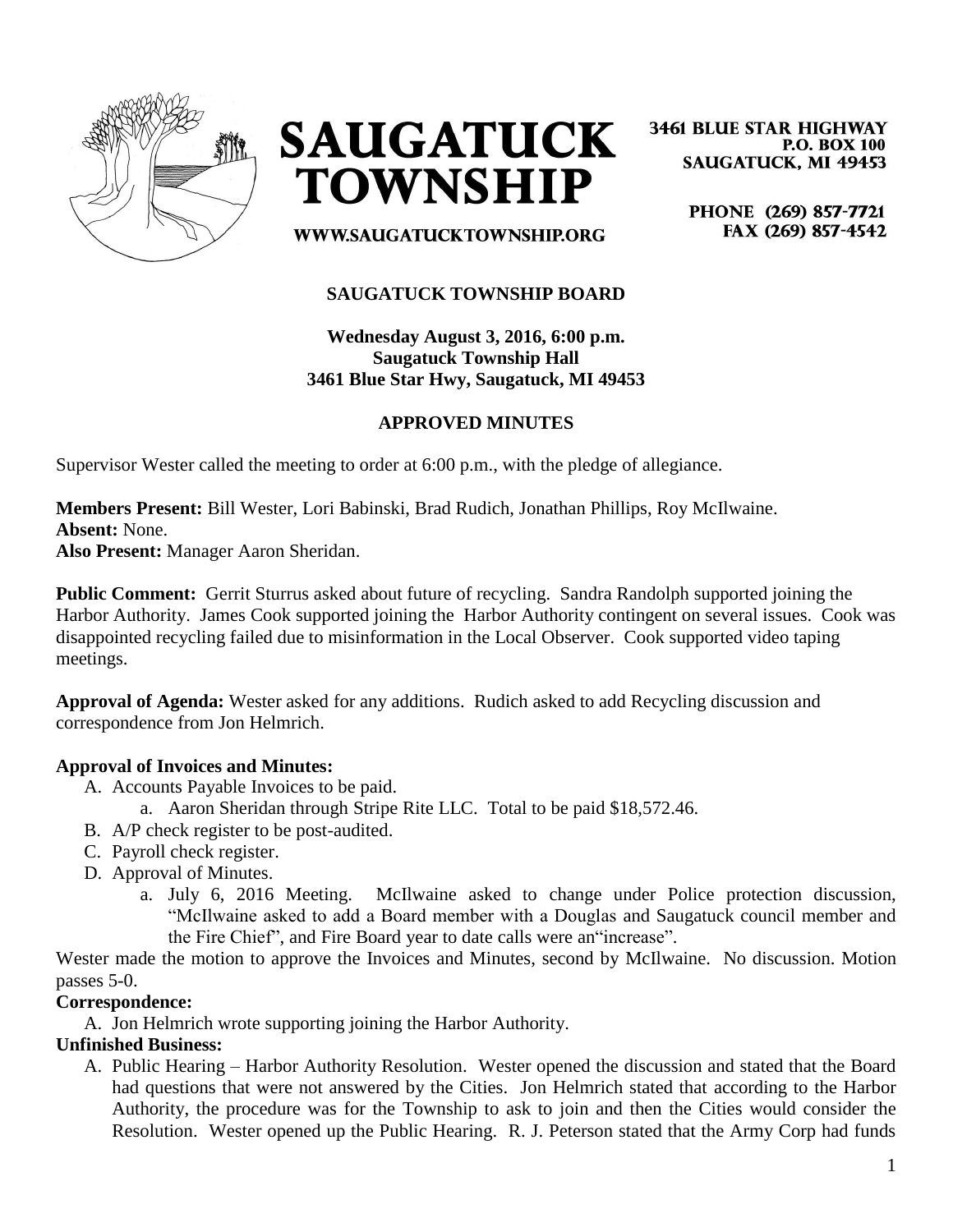available for Harbor Planning. Peterson stated that grants were looked at favorably if there was cooperation in the municipalities. Garret Sturrus was not in favor of joining the Harbor Authority. Patty Birkholz spoke of co-operation and favored joining the Harbor Authority. Jon Helmrich read correspondence and stressed that asking to join was the first step. Helmrich asked the Township to join as a full voting member. Marsha Perry of Laketown Township, spoke on behalf of the Saugatuck Douglas Coastal Alliance. Perry stated that the Alliance supported the Township joining the Authority. Perry supported the communities working together. Dayle Harrison stated his opposition to joining the Harbor Authority. Harrison stated there was not a plan that the Cities agreed upon. Harrison said there were better options. Board member Rudich stated his opposition to joining, citing a lack of a plan, and lack of cooperation from the Cities. Rudich suggested tabling the Resolution until the Cities agree on a plan. Phillips suggested passing the resolution. McIlwaine clarified wording on the Resolution and stated he would like the Township to join in planning for the Harbor. McIlwaine stated there were protections in the Resolution and asked to pass the Resolution. Wester agreed there was no plan. Babinski did not want to go against Township attorney. Wester made the motion to table the Resolution, Rudich supported. No further discussion. Motion passes 3-2.

#### **New Business:**

- A. Lakeshore Interceptor Drain. Sheridan explained that Joe Milauckas asked to map a Road Commission drain that run parallel to Lakeshore Dr. Sherdian stated that the drain should be maintained but the Road Commission would not. Larry Brown of the Road Commission stated the drain was put in around 1970 to protect the bluff. Denise Medemar of the Drain Commission spoke that the drain could be petitioned to be taken over by the Drain Commission. This would cost the Township \$5,000 and would lead to possible assessments on the land owners. Milauckas stated he was satisfied that the drain was now being mapped by the County and did not want the drain turned into a county drain. Wester suggested notifying neighboring property owners for input. The Drain Commission would not take over the Drain unless there was an issue with the drain. McIlwaine stated the original purpose the issue was brought to the board has been accomplished, Rudich agreed. Wester made the motion to table indefinitely, Phillips seconded. No discussion. Motion passes 5-0.
- B. Cemetery Recapture. Sheridan stated that Marcia and Ray Johnson inquired about selling their cemetery plots. Sheridan asked to recapture the four spaces at \$120 each. Rudich made the motion to recapture the spaces, Babinski supported. No discussion. Motion passes 5-0.
- C. Recycling. Wester stated that the recycling referendum was voted down at the primary election. Wester stated this was the only Township that failed and was due to misinformation in the local newspaper. Rudich agreed the news article had affected voters. Wester called for a special meeting on August 9 at noon to discuss a resolution to put the referendum on the November ballot. Sheridan was instructed to contact the County on possible referendum.

# **Committee Reports:**

- A. Planning Commission. Rudich reported that Singapore Trail condos were approved. Saugatuck Fire Department burn building was presented and would be continued next month.
- B. Road Committee. No Report.
- C. Interurban. Babinski reported that customer community surveys were being mailed out and Sunday service was continuing in September and October from 9-4.
- D. Fire Board. McIlwaine reported that the County approved the new 911 radios. Special meeting concerning the increase in accidents and purchased jaws of life and a ram.
- E. Harbor Commission Report. No report.
- F. Open Board Report. McIlwaine voiced his displeasure about the incorrect reporting in the Local Observer. McIlwaine read a letter from Char Stewart who also likes the recycling program. Rudich mentioned the Cemetery millage renewal passed.